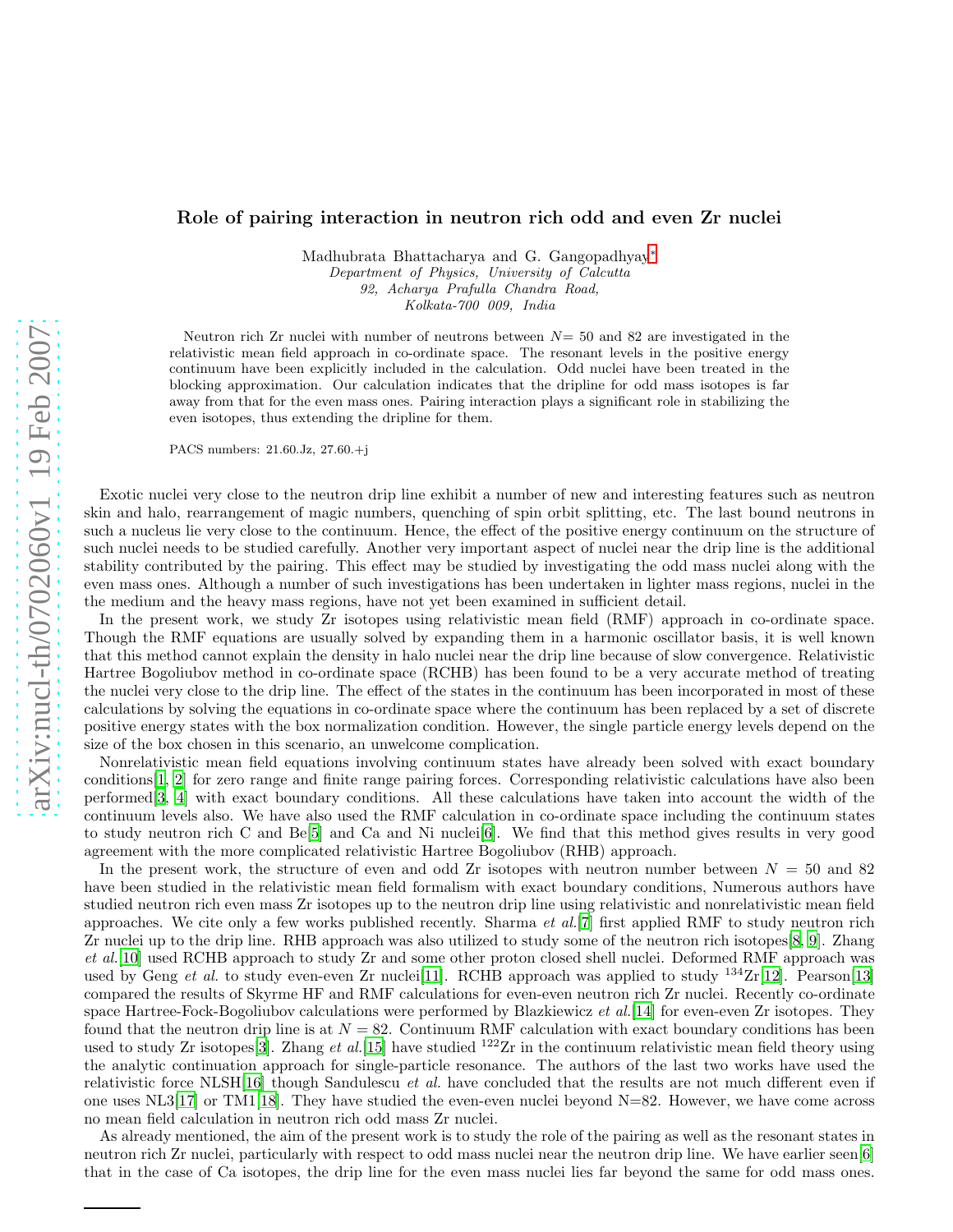However, for Ni isotopes, the dripline nuclei for both even and odd masses are adjacent. This phenomenon has been interpreted as the effect of pairing correlations stabilizing the even-even nuclei in the case of levels with appreciable occupation factor lying very close to or even inside the positive energy continuum. This scenario is observed in the single particle energy levels in Ca but not in Ni isotopes. In the present work we extend our study to odd mass Zr nuclei.

Relativistic mean field theory is well known and will not be detailed here. In the present work, we have mainly employed the force NL3[\[17](#page-3-14)]. This force is known to provide good results for binding energy and radius throughout the periodic table. For comparison, we have also redone the calculations with the force NLSH[\[16](#page-3-13)]. Spherical symmetry has been assumed for all the nuclei as the protons form a closed shell. It is likely that some nuclei in the chain are deformed and also possible that the actual position of the neutron drip line may vary slightly on inclusion of deformation. However, our aim is to investigate a possible difference in the location of the drip line in even and odd mass nuclei. Our conclusions in this regard, we believe, are more robust and not likely to be affected by inclusion of deformation to any large extent.

A delta interaction has been used for the pairing correlations between neutrons, *i.e.*  $V = V_0 \delta(\vec{r}_1 - \vec{r}_2)$ . The usual BCS equations now contain contributions from the bound states as well as the resonant continuum. The equations involving both these types of states have already been obtained [\[19](#page-3-16), [20\]](#page-3-17) and have been referred to as resonant-BCS (rBCS) equations. We have included the effect of the width of the positive energy levels. These equations have been solved in the co-ordinate space on a grid of size 0.08 fm. The positive energy resonance solutions are obtained using the scattering approach. All the negative energy states beyond  $N=40$  as well as the positive energy states for which resonance solutions have been found have been included in the rBCS calculation. We have assumed that beyond 20 fm, the effect of nuclear interaction vanishes. We choose  $V_0$  = -575 MeV for the strength of the delta-interaction as this gives very good results for binding energy of even even Zr nuclei close to the stability valley. Odd nuclei have been treated in the blocking approximation corresponding to different single particle states.

The ground state spin-parity of the odd isotopes are known up to  $N = 63$ , *i.e.* <sup>103</sup>Zr. In our calculation for odd isotopes, the ground state spin parity values come out to be  $5/2^+$  up to  $97Zr$ ,  $1/2^+$  for nuclei between  $99Zr$  and  $111Zr$ and  $11/2$ <sup>+</sup> beyond that. We find that our calculations can correctly explain the ground state spin-parity for nuclei up to <sup>95</sup>Zr and <sup>99</sup>Zr. In <sup>97</sup>Zr, the ground state has actual spin parity  $1/2^+$ . Our calculation predicts the ground state to be  $5/2^+$  though there is another state with spin parity  $1/2^+$  approximately 270 keV above this state. Similarly, the ground state in <sup>101</sup>Zr is predicted to be  $1/2^+$ . The spin parity of the actual ground state is  $3/2^+$ . The corresponding theoretical state is at an excitation energy of 530 keV. Our model fails to explain the observed negative parity of the ground state of <sup>103</sup>Zr which may possibly be due to deformation. Finally, we should mention that there are some doubts to the experimental spin-parity assignment to the ground states of  $99,101,103$ Zr.

To check whether our results are dependent on the force selected, all the calculations have been redone using the force NLSH. Even Zr nuclei have already been studied using this force in the present model by Sandulescu et al.[\[3](#page-3-0)]. Following them we have taken  $V_0 = -275$  MeV. In all the odd isotopes, the results for the ground state spin parity remain unchanged. Particularly in <sup>97</sup>Zr, our calculation gives the ground state to be  $5/2^+$  where it is about 290 keV below the  $s_{1/2}$  state.

The preceding results show that the the ground state spin is correctly reproduced in lighter nuclei. In Table [I](#page-4-0) we present some of our results for one-quasiparticle states in the lighter nuclei where some information is available in the low energy regime, i.e. <sup>91</sup>,93,95Zr. The experimental values are for the one-quasiparticle levels built on the corresponding states given in table. For example, in  $93Zr$  a  $3/2^+$  state has been observed at 0.26 MeV by (d,p) reaction. However, study [\[23\]](#page-3-18) suggests that it is in reality a three-quasiparticle state with  $(2d_{3/2})_{3/2+}^3$  configuration and the one-quasiparticle state actually corresponds to the  $3/2^+$  level at 1.4 MeV. It is seen that the above results for ground state spin parity values as well as for the other low energy one-quasiparticle states do not vary substantially if the force is changed from NL3 to NLSH. Henceforth, all the results to be presented are for the force NL3 unless otherwise mentioned. We also observe that the experimental values are reproduced reasonably well in most cases. One has to remember that in odd nuclei, often there is some contribution from the three-quasiparticle configurations even to low lying states and thus the experimental results may not agree with mean field theory without taking this configuration mixing into account.

In Table [II,](#page-4-1) the calculated and experimental or estimated binding energy values for the odd and even Zr isotopes between  $N = 50$  and 82 are presented. For comparison, the results for even-even nuclei from RCHB approach of Zhang et al. [\[10](#page-3-7)] using the force NLSH are also given. One can see the excellent overall agreement between experiment and theory particularly for the even isotopes in our calculation. In Fig. [1,](#page-5-0) we plot the one and two neutron separation energy for the nuclei studied. One neutron separation energy for a nucleus with neutron number  $N$  has been written as  $S_n = B.E.(Z, N) - B.E.(Z, N-1)$ , and similarly for two neutron separation energy  $S_{2n}$ . It is true that some of the  $S_n$  values are large compared to the experiment. Besides, recent high precision mass measurements [\[22\]](#page-3-19) show interesting structures beyond  $N = 56$ . However, nuclear structure calculations in this regard are often not exact and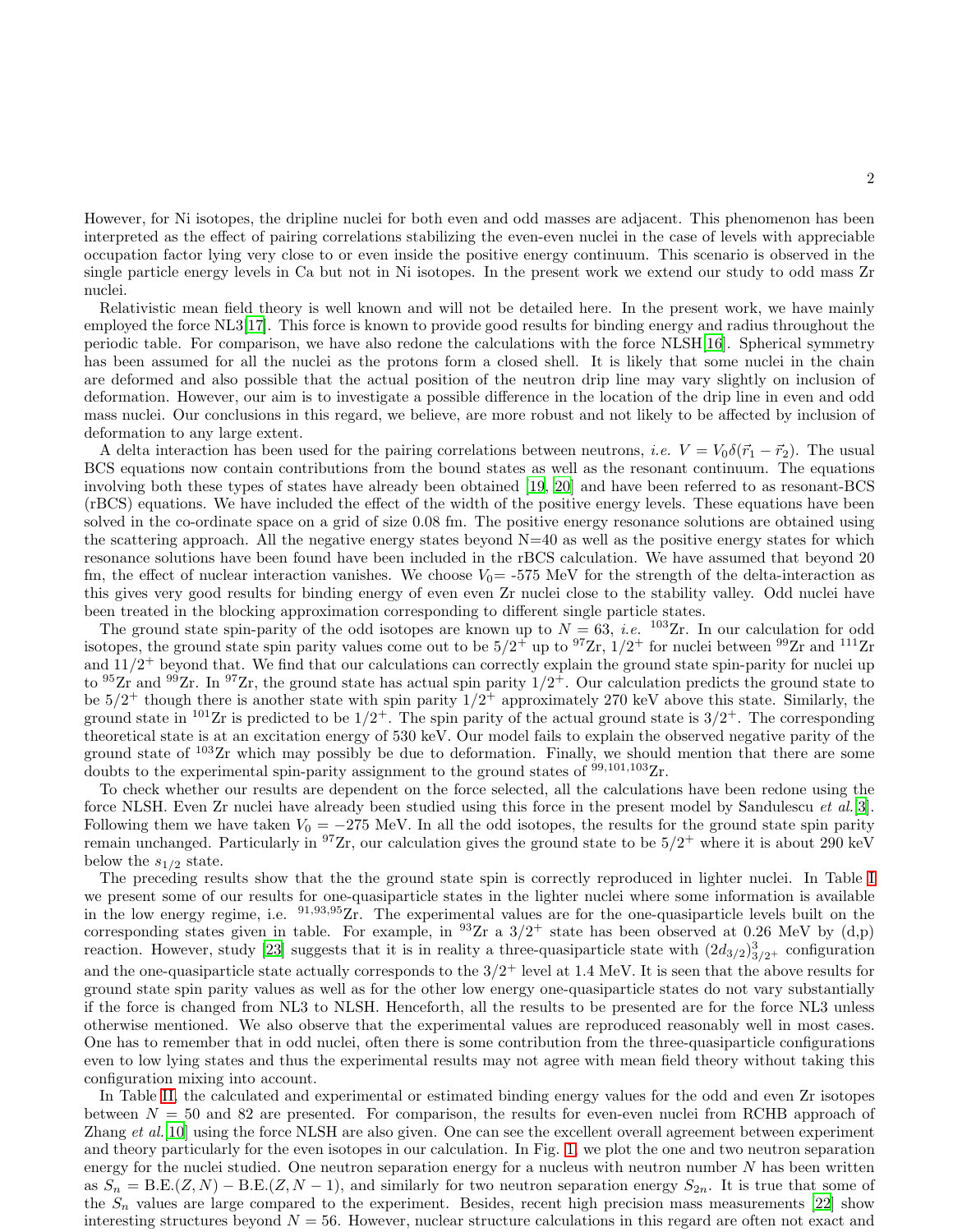should remember that the effects of deformation and configuration mixing have not been included which may affect the results. The most interesting aspect of the above results is the dripline for odd isotopes.

It is well known that relativistic theories predict that the dripline for even Zr nuclei is around  $N = 96$ . We have confirmed that our calculations agree with them. In the case of odd isotopes, we find that the dripline is at  $N = 77$  for the force NL3. It is true that the location of the drip line is not exactly fixed in view of the assumptions in calculation, viz. neglecting the deformation, disregarding the effect of three-quasiparticle configurations, etc. However, the general result on the position of the drip line are expected to remain unaltered. Also interesting is the fact that the force NLSH predicts the dripline for odd nuclei to be at  $N = 81$ . This is due to the use of a pairing strength value only half as large as that of the NL3 calculation. As explained later, because of the larger pairing strength, the even mass nuclei are more bound in the latter case and consequently the dripline for odd nuclei is at a lower mass. Though the two results do not agree exactly, we see that out essential conclusion that the driplines for the even and odd mass isotopes are far from each other, remains unaltered. In our earlier study involving odd mass Ca and Ni isotopes, we found that the dripline in odd nucleus is sensitively dependent on the pairing interaction as well as the single particle levels in neutron rich nuclei. Any reordering in the single particle level structure may introduce a corresponding change in the magic number in that mass region. The pairing interaction also plays an important role stabilizing the even-even isotopes compared to the neighbouring odd mass ones.

We plot the correlation energy due to pairing obtained in our calculation in Fig. [2.](#page-5-1) The correlation energy  $E_p$  has been defined as the difference between the binding energy values the cases where pairing interaction has been taken into account and where it has been neglected. In odd nuclei, the ground state spin-parity for the solution when the pairing has been switched off may not agree with that when pairing is present. For example, in <sup>111</sup>Zr, the extreme single particle model suggests that the last neutron should be in the  $1h_{11/2}$  state with the  $3s_{1/2}$  being completely filled. However, calculations predict that this corresponds to actually an excited state. The ground state has a neutron pair in the  $1h_{11/2}$  state and the odd neutron in the  $3s_{1/2}$  state. The correlation energy for a pair of neutron in the high spin state is very large, thus pushing down the latter configuration to be the ground state. The odd-even staggering is clearly visible, particularly in the case of nuclei with  $N \ge 113$ , where the last odd neutron occupies the  $1h_{11/2}$  single particle orbit in the ground state. This large difference in the pairing energies in even and odd isotopes can explain the additional stability of the even-even isotopes. In nuclei with  $N \geq 113$ , the correlation energy for odd and even isotopes differ by more than 3 MeV. This is sufficient to bind the even-even isotopes though the odd isotopes beyond  $N = 117$  are unstable against one neutron emission.

One interesting observation emerging from correlation energy results is the reduction in the magic gap at  $N = 82$ . The correlation energy does not vanish but has a value of 1.65 MeV. One also sees that the correlation energy decreases at  $N = 70$ . In Fig. [3,](#page-6-0) we plot the single particle levels near the Fermi level for the even isotopes. One can see that the large gap observed at  $N = 82$  in nuclei near the stability valley is not present. Actually, in neutron rich nuclei, the spin orbit splitting is reduced and the  $1h_{11/2}$  level is higher in the Zr nuclei studied. So we observe smaller gaps at  $N = 70$  and  $N = 82$  rather than a single large gap at the conventionally known magic number  $N = 82$ . Such a rearrangement of the single particle orbitals is also observed for the NLSH results.

One of the interesting predictions in neutron rich nuclei is this decrease in the spin-orbit splitting. Indeed it is particularly this effect that leads to the prediction and, in light nuclei, observation of emergence of new magic numbers along with disappearance of old ones. Though we have not studied the drip line for even even isotopes which, as we have observed, is far away form the isotopes we have studied, a decrease in the spin orbit splitting is already evident. In Fig. [4,](#page-6-1) we have plotted the splitting for these nuclei. Here we have defined  $E_{ls} = |E_{l+1/2} - E_{l-1/2}|/(2l+1)$ . It is clear that for high spin orbitals, the splitting falls off sharply with increase in the number of neutrons.

Neutron rich Zr nuclei with number of neutrons between  $N=50$  and 82 are investigated in the relativistic mean field calculation in co-ordinate space. The resonance levels in the positive energy continuum have been explicitly included in the calculation by using the scattering approach. Odd nuclei have been treated in the blocking approximation A zero range force has been used for interaction between neutrons. Our calculation indicates that the odd mass neutron dripline  $Zr$  nucleus is  $117Zr$ . It is far away from the even mass dripline nucleus  $136Zr$  predicted by earlier studies. The pairing interaction plays a significant role in stabilizing the even isotopes. The spin orbit splittings for the high spin single particle orbitals decrease drastically for large neutron excess, thus leading to a reduction in the magic gap an  $N = 82.$ 

This work was carried out with financial assistance of the Board of Research in Nuclear Sciences, Department of Atomic Energy (Sanction No. 2005/37/7/BRNS), Government of India.

<span id="page-2-0"></span><sup>[1]</sup> M. Grasso, N. Sandulescu, N. Van Giai, and R.J. Liotta, Phys. Rev. C 64, 064321 (2001).

<span id="page-2-1"></span> $C_{\text{ini}}$  and  $N_{\text{c}}$  Candulescu, Phys. Lett.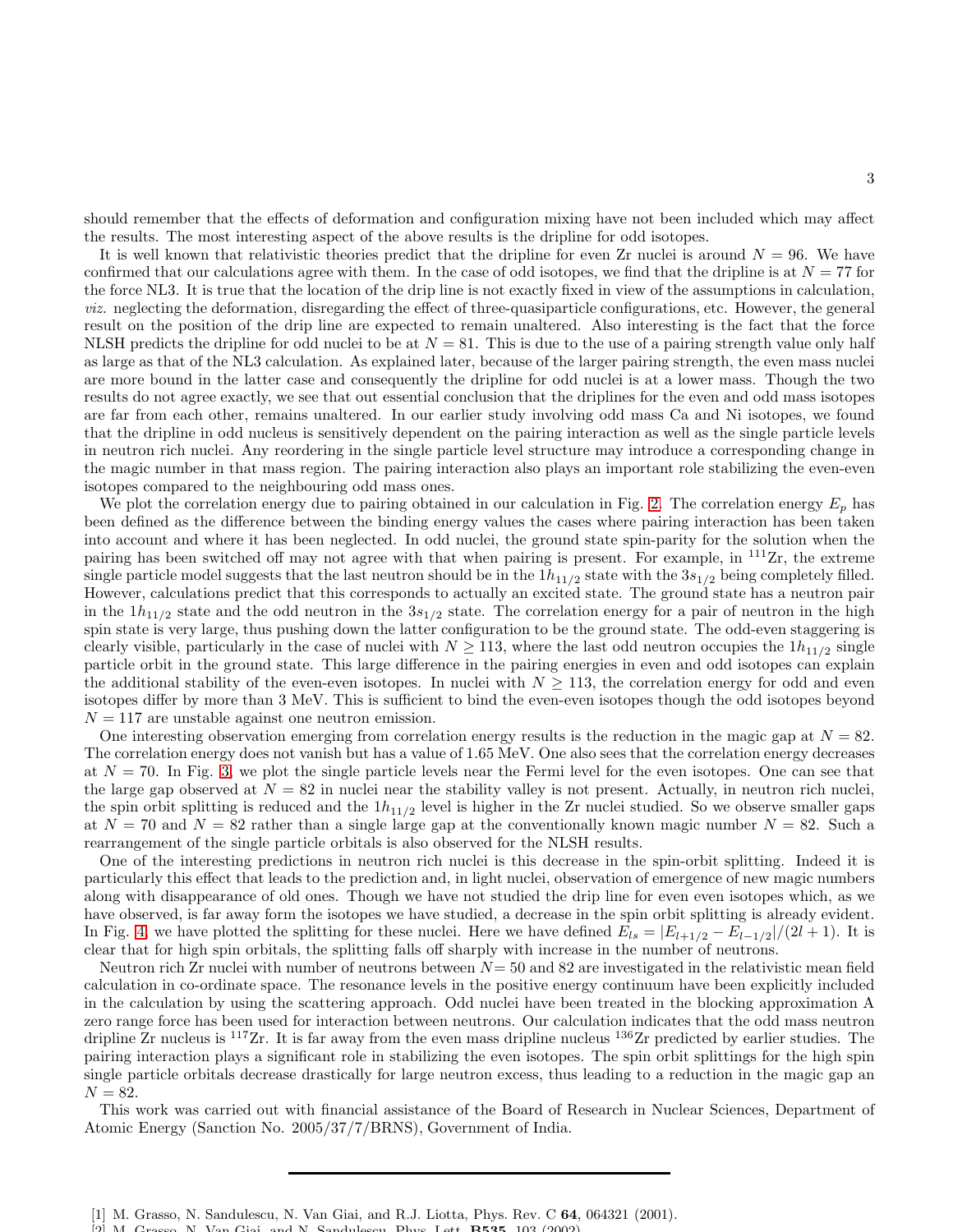- <span id="page-3-0"></span>[3] N. Sandulescu, L.S. Geng, H. Toki, and G. C. Hillhouse, Phys. Rev. C68, 054323 (2003).
- <span id="page-3-1"></span>[4] Li-gang Cao, and Zhong-yu Ma, Nucl. Th. arxiv 0307016 (2003).
- <span id="page-3-2"></span>[5] G. Gangopadhyay, and S. Roy, J. Phys. G **31**, 1111 (2005).
- <span id="page-3-3"></span>[6] M. Bhattacharya, and G. Gangopadhyay, Phys. Rev. C 72, 044318 (2005).
- <span id="page-3-4"></span>[7] M.M. Sharma, G.A. Lalazissis, W. Hillebrandt, P. Ring, Phys. Rev. Lett. 72, 1431 (1994).
- <span id="page-3-5"></span>[8] J. Meng, and P. Ring, Phys. Rev. Lett. 80, 460 (1998).
- <span id="page-3-6"></span>[9] T. Gonzalez-Llarena, J.L. Egido, G.A. Lalazissis, and P. Ring, Phys. Lett. 379B, 13 (1996).
- <span id="page-3-7"></span>[10] S.Q. Zhang, J. Meng, H. Toki, I. Tanihata, and S.-G. Zhou, Science in China Series G46, 632 (2003).
- <span id="page-3-8"></span>[11] L. Geng, H. Toki, S. Sugimoto, J. Meng, Prog. Theor. Phys. (Kyoto) 110, 921 (2003).
- <span id="page-3-9"></span>[12] J. Meng, Nucl. Phys. **A654**, 702c (1999).
- <span id="page-3-10"></span>[13] J.M. Pearson, Phys. Lett. **513B**, 319 (2001).
- <span id="page-3-11"></span>[14] A. Blazkiewicz, V.E. Oberacker, A.S. Umar, and M. Stoitsov, Phys. Rev. C 71, 054321 (2005).
- <span id="page-3-12"></span>[15] S.S. Zhang, J. Meng, S.G. Zhou, and G.C. Hillhouse, Phys. Rev. C 70, 034308 (2004).
- <span id="page-3-13"></span>[16] M.M. Sharma, M.A. Nagarajan, and P. Ring, Phys. Lett. B312, 377 (1993).
- <span id="page-3-14"></span>[17] G.A. Lalazissis, J. König, and P. Ring, Phys. Rev. C55, 540 (1997).
- <span id="page-3-15"></span>[18] Y. Sugahara, and H. Toki, Nucl. Phys. **A579**, 557 (1994).
- <span id="page-3-16"></span>[19] N. Sandulescu, R.J. Liotta, and R.Wyss, Phys. Lett. **394B**, 6 (1997).
- <span id="page-3-17"></span>[20] N. Sandulescu, N. Van Giai, and R.J. Liotta, Phys. Rev. C 61, 061301 (R) (2000).
- <span id="page-3-20"></span>[21] G. Audi, A.H. Wapstra, and C. Thibault, Nucl. Phys. A729, 337 (2003).
- <span id="page-3-19"></span>[22] U. Hager, et al., Phys. Rev. Lett. **96**, 042504 (2006).
- <span id="page-3-18"></span>[23] C.R. Bingham, and G.T. Fabian, Phys. Rev. C7, 4 (1973).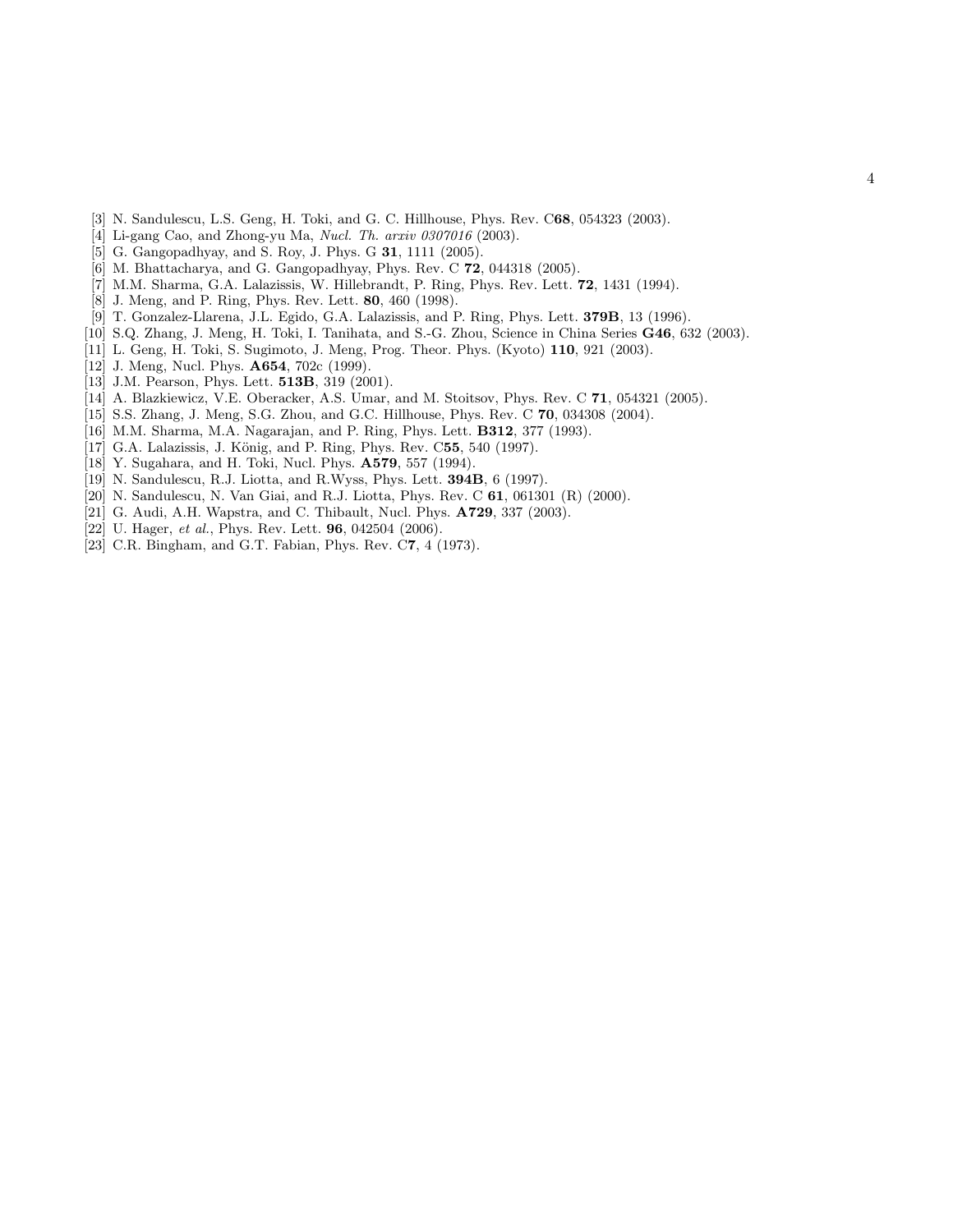|                       |               | A State NL3 NLSH Expt. |     |
|-----------------------|---------------|------------------------|-----|
| $2d_{3/2}$            | 1.9           | 1.9                    | 2.0 |
| 91 $3s_{1/2}$         | $1.7\,$       | $1.6\,$                | 1.2 |
| $1g_{7/2}$            | 1.1           | $1.1\,$                | 1.8 |
| $\overline{2}d_{3/2}$ | $1.5^{\circ}$ | $1.5\,$                | 1.4 |
| 93 $3s_{1/2}$         | 1.2           | 1.2                    | 0.9 |
| $1g_{7/2}$            | 1.1           | 1.0                    | 1.4 |
| $2d_{3/2}$            | 1.1           | $\overline{1}.2$       | 1.1 |
| 95 $3s_{1/2}$         | 0.6           | 0.8                    | 0.9 |
| $1g_{7/2}$            | 0.9           | 1.0                    | 1.6 |

<span id="page-4-0"></span>TABLE I: Excitation energies (in MeV) of one-quasiparticle states in <sup>91,93,95</sup>Zr. State refers to the single particle state on which the one-quasiparticle state is built.

<span id="page-4-1"></span>TABLE II: Binding energy values in Zr isotopes. The values are in MeV. Here Expt. refers to either experimental or estimated values and are from [\[21](#page-3-20)] except for the nuclei with A=98-105 where they are from [\[22\]](#page-3-19). The RMF column indicates the theoretical results obtained in the present work while RCHB refers to the Relativistic continuum Hartree Bogoliubov results of Zhang et al.[\[10\]](#page-3-7).

| А   | Expt.                        | $\rm RMF$               | RCHB                    | А   |                             | Expt. RMF RCHB  |                 |
|-----|------------------------------|-------------------------|-------------------------|-----|-----------------------------|-----------------|-----------------|
| 90  |                              | 783.892 783.432 783.173 |                         |     | 107 887.565 889.238         |                 |                 |
| 91  |                              | 791.806 789.145         |                         |     | 108 892.620 895.580 883.105 |                 |                 |
| 92  |                              |                         | 799.721 799.802 795.603 |     | 109 895.672 898.198         |                 |                 |
| 93  |                              | 806.456 804.940         |                         |     | 110 900.460 904.816 891.983 |                 |                 |
| 94  |                              |                         | 814.677 814.566 807.665 | 111 |                             | 906.286         |                 |
| 95  |                              | 821.139 819.248         |                         | 112 |                             | 912.766 900.136 |                 |
| 96  |                              |                         | 828.995 828.058 819.421 | 113 |                             | 913.513         |                 |
| 97  |                              | 834.571 832.570         |                         | 114 |                             | 919.775 907.646 |                 |
| 98. |                              |                         | 840.986 841.163 830.903 | 115 |                             | 920.192         |                 |
|     | 99 845.394 845.227           |                         |                         | 116 |                             |                 | 925.786 914.714 |
|     | 100 852.214 853.117 842.1221 |                         |                         | 117 |                             | 925.900         |                 |
|     | 101 857.073 857.372          |                         |                         | 118 |                             |                 | 931.356 921.459 |
|     | 102 863.571 864.960 853.053  |                         |                         | 119 |                             | 930.747         |                 |
|     | 103 867.871 868.673          |                         |                         | 120 |                             |                 | 935.292 927.963 |
|     | 104 873.851 875.534 863.613  |                         |                         | 121 |                             | 934.062         |                 |
|     | 105 877.664 879.316          |                         |                         | 122 |                             |                 | 938.468 934.285 |
|     | 106 883.934 885.949 873.647  |                         |                         |     |                             |                 |                 |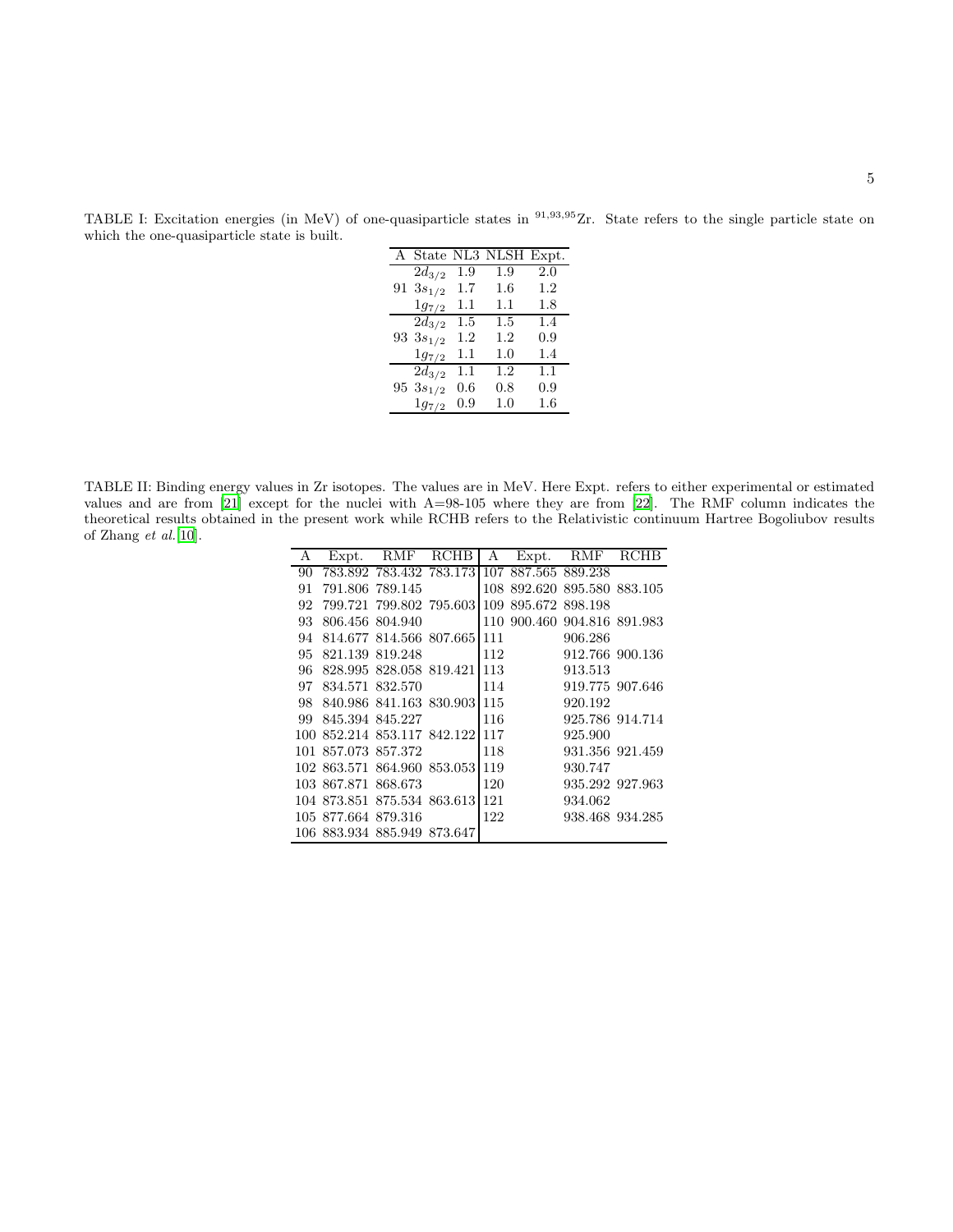

<span id="page-5-0"></span>FIG. 1: Calculated and experimental one and two neutron separation energy in Zr isotopes. Theoretical results for one (two) neutron separation energies are connected by solid (dashed) lines while experimental values are indicated by hollow (filled) circles.

<span id="page-5-1"></span>